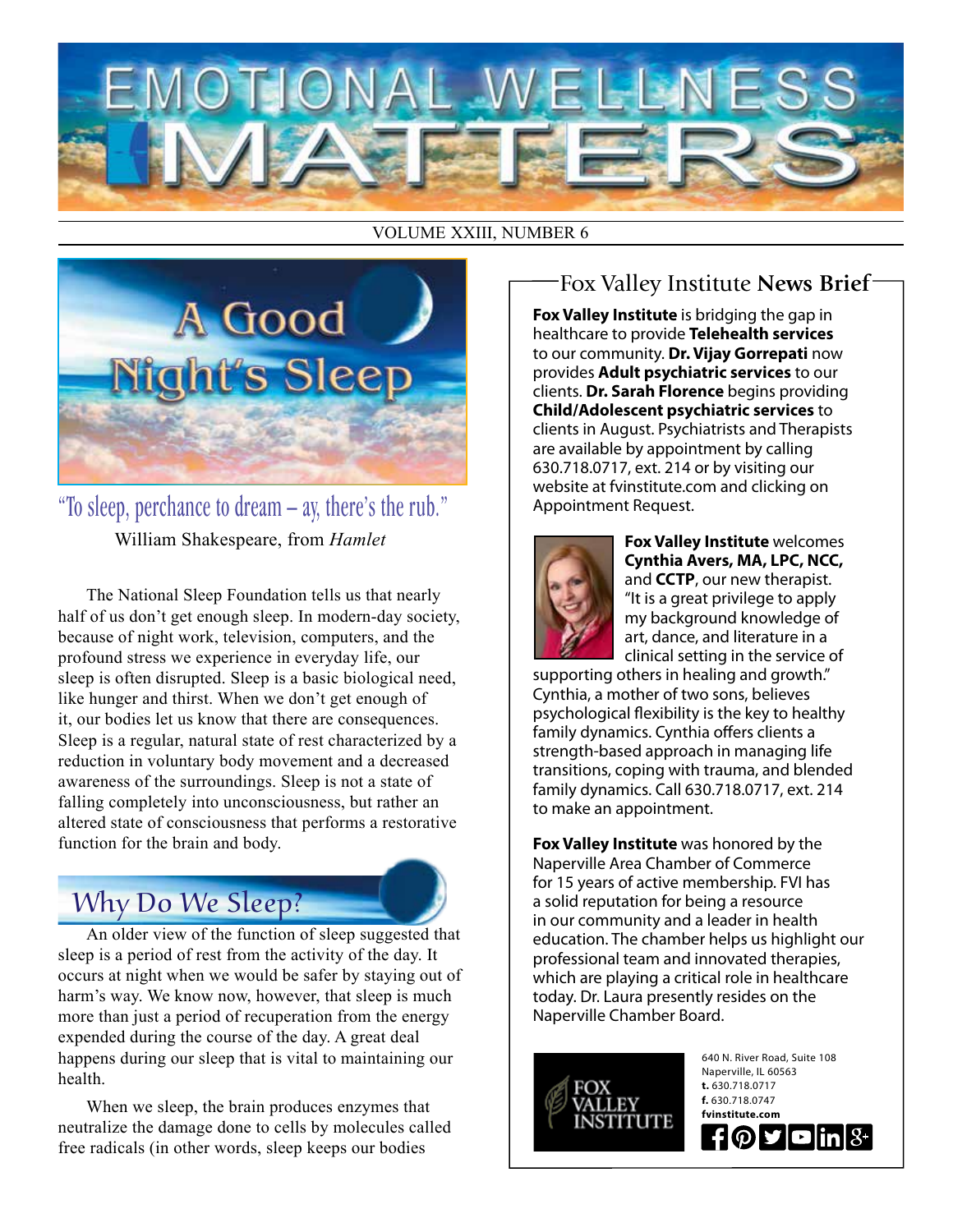younger longer). This is just one of the many processes that happen during our sleep. One recent research study, for example, suggests that babies learn the placement of their own limbs during their sleep. As their arms and feet twitch during sleep, the brain maps out the positioning of their limbs and forms new neural connections. Adults use the same process to maintain existing connections in their nervous systems. Other research suggests that sleep may contribute to the formation of new nerve cells in the brain.

One compelling theory states that sleep allows us to process, consolidate, and retain new memories and skills. As we go through each day we are exposed to thousands of experiences, including some that are anxiety-producing. It is during our sleep, especially in the dream stage of sleep, that we process these experiences. If certain experiences seem critical to our lives, they are retained in long-term memory. If they seem trivial, they are deleted and never reach our long-term memory – they are simply forgotten. (For example, think of what you had for lunch last Tuesday. You've probably forgotten it, unless it was in some way meaningful, because your brain processed this information and found it not to be valuable for future decision-making purposes.) After a good night's sleep, all of the clutter from the previous day has been sorted through and only the important bits of information are retained. You are now ready to face the new day. But think about what happens if you miss that night's sleep. (This is why we can feel so overwhelmed, confused, groggy, and unable to concentrate when we miss sleeping for a night. And if we go for a long period of sleeplessness, the consequences can be devastating.)

### Sleep Deprivation

A common myth is that everybody needs eight hours of sleep. This is probably true as a general rule, but the amount of sleep needed is individually and biologically determined and is different for each person. Some people can get by with six hours of sleep and others need nine or ten. As we grow older, we seem to sleep less – but this may be the result of our inability to sleep as we age rather than our need to sleep less. Sleep experts point out that you cannot store sleep by sleeping more on the weekends in preparation for the week ahead.

It should be noted that drugs such as alcohol or sleeping pills can suppress certain stages of sleep – they generate a loss of consciousness, but prevent us from completing our sleep cycle so that dreaming is impaired. Without dreaming, processing and consolidating our memories may not occur, so that we wake up tired, irritable, and disorganized the next day. We are not beginning the day with a fresh start. Drinking alcohol is not recommended as a sleep aid. If your medical doctor prescribes sleeping pills, he or she will probably recommend that you take them at a low dose and for only a few days. There are healthier alternatives than drugs for getting a good night's sleep.

Studies in sleep deprivation show that people experience progressively severe psychological and physical distress the longer they go without sleep. For example, people deprived of a full night's sleep both eat more and show evidence that they no longer process carbohydrates adequately so that their blood sugar levels rise. Other studies show an increased incidence of obesity in those who are sleep deprived. Over the long term, poor sleepers show vulnerability to hypertension, heart attacks, and cancer. The day after a poor night's sleep, people display irritability, impaired cognitive functioning, and poor judgment.

## Sleep Disorders

Many conditions are classified as sleep disorders.. The main culprits that cause sleep difficulties for most of us are stress, worry, and depression. These problems can be addressed with the help of a professional therapist. The following are some of the more common sleep disorders.

*Insomnia.* It is best to look at insomnia as a symptom of an underlying problem. The goal is to find the cause. There are three major types of insomnia – difficulty falling asleep, restless sleep with many awakenings during the night, and early morning wakening. Medications, herbs, and stimulants such as caffeine and nicotine can cause insomnia. Stressful life events can also be the cause, and once these are resolved, sleep can return to normal. Even anxiety about falling asleep can cause sleeplessness, especially if you have a long history of insomnia. Some people feel that they occasionally toss and turn all night without being able to fall asleep. This may actually be a condition called sleepstate misperception. The person actually has many hours of sleep during the night, but remembers the night as one with little or no sleep.

**This newsletter is intended to offer general information only and recognizes that individual issues may differ from these broad guidelines. Personal issues should be addressed within a therapeutic context with a professional familiar with the details of the problems. ©2016 Simmonds Publications: 5580 La Jolla Blvd., 306, La Jolla, CA 92037 • Website ~ www.emotionalwellness.com**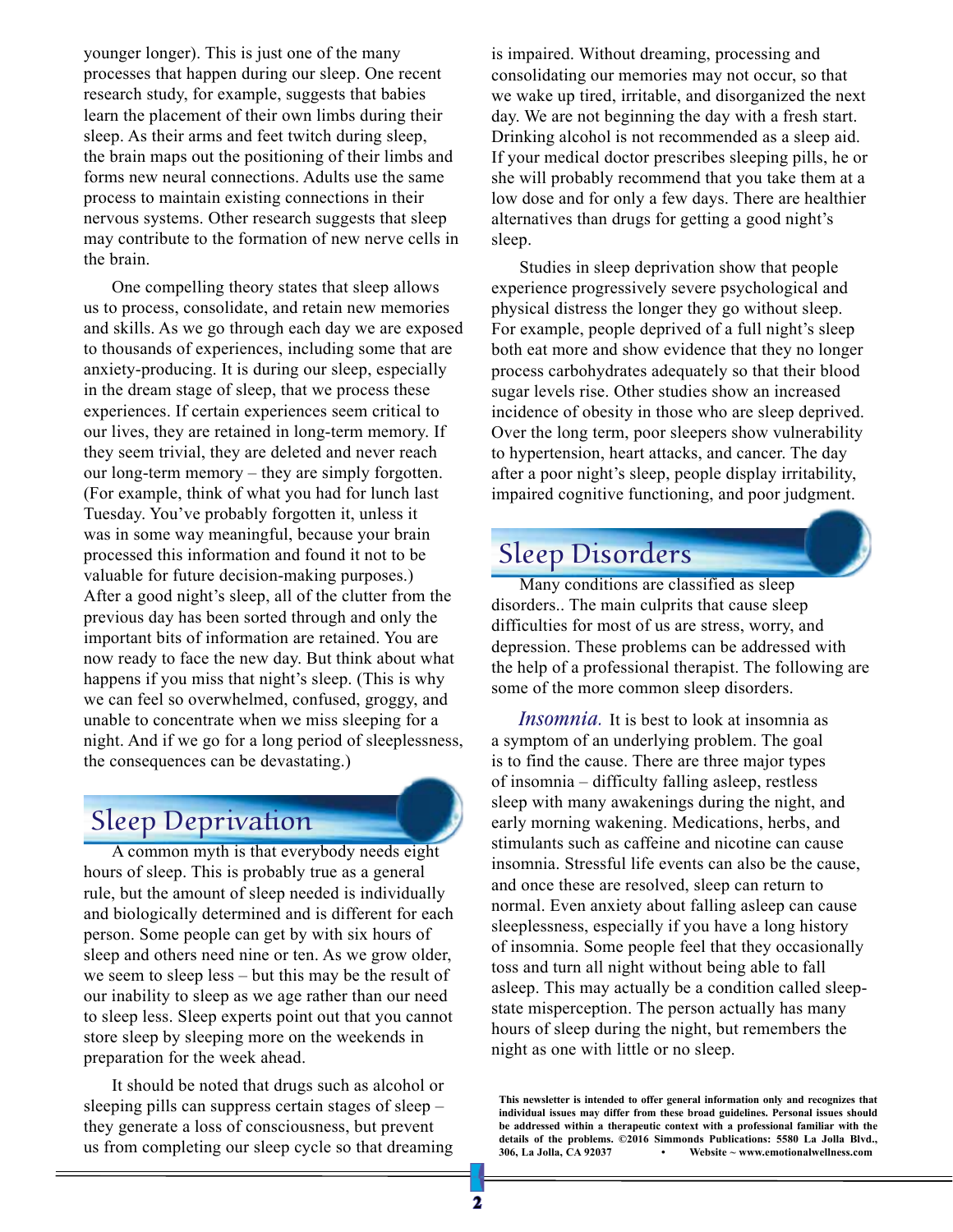Transient insomnia (lasting for a few nights) or short-term insomnia (lasting for two to four weeks) are usually caused by stress, environmental noise, fluctuations in room temperature, and medication side effects. Chronic insomnia (lasting longer than four weeks) is more complex and can be caused by a variety of psychological and physical problems, including depression, asthma, arthritis, heart disease, kidney disease, and hyperthyroidism.

Sleeplessness is not the only symptom of insomnia. Daytime symptoms of insomnia include sleepiness, anxiety, impaired concentration, impaired memory, and irritability.

*Narcolepsy.* Only three people out of a thousand suffer from narcolepsy, so it is a fairly rare condition. No matter how much they sleep at night, narcoleptics experience an irresistible need to sleep during the day. They can fall asleep at work, while talking to someone, or while driving a car. Their sleep attacks last from 30 seconds to 30 minutes. They may also exhibit loss of muscle tone during these times. Narcolepsy can be seen as an intrusion of dreaming sleep into the waking state. It is thought to have a genetic component and the condition first appears between the ages of 15 and 30.

The major symptoms of narcolepsy include excessive daytime sleepiness; brief periods of muscle weakness brought on by strong emotions such as laughter, anticipation, or surprise; sleep paralysis (paralysis of muscles when falling asleep or waking up); and hypnagogic hallucinations (vivid dreamlike images that accompany sleep onset).

*Restless Legs Syndrome.* RLS is a discomfort in the legs, which is relieved by moving

or stimulating the legs. People have difficulty in describing this condition, but it is commonly referred to as a crawling, tingling, or prickling sensation. It is most likely to be experienced while trying to fall asleep, riding in a car, watching TV, reading, or other periods of physical inactivity. Relief can be achieved by walking around, rubbing the legs, taking a hot shower, or with medication.

*Sleep Apnea.* Sleep apnea is a sleep disorder that is accompanied by loud snoring. There are brief periods during the night in which breathing stops for 10 to 60 seconds between periods of snoring. The person wakes briefly to breathe and usually has no memory of these awakenings. The symptoms include the following – loud snoring, waking up unrefreshed, sleepiness during the day, waking up with headaches, waking up during the night with

the sensation of choking or gasping for air, waking up sweating, and being overweight. Sleep apnea is a serious sleep disorder that can be life threatening. Undiagnosed sleep apnea can lead to heart disease, strokes, irregular heartbeat, impotence, and high blood pressure.

*Other Sleep Disorders.* Other common sleep disorders include **somnambulism** (sleep walking), **sleep terrors** (waking up in fright suddenly from sleep), **sleep bruxism** (grinding teeth during sleep), and **hypersomnia** (excessive sleeping).

In conclusion, getting a good night's sleep is essential to achieving a healthy, happy, and welladjusted life. We function at our best when we've slept well. Unfortunately, our highly technological society today often serves to disrupt our sleep cycles. People today report an increasing incidence of difficulty with their sleep. Many of these sleep problems can be addressed by working with a professional psychotherapist, especially if they involve anxiety, stress, worry, addictive behavior, and mood disorders such as depression. There is no reason to rob ourselves of the joy, clarity of mind, and positive energy that can come from sound sleep.



#### **Recommended Website**

For more information on sleep, sleep disorders, and how to get better sleep, go to the National Sleep Foundation's website at

*www.sleepfoundation.org*